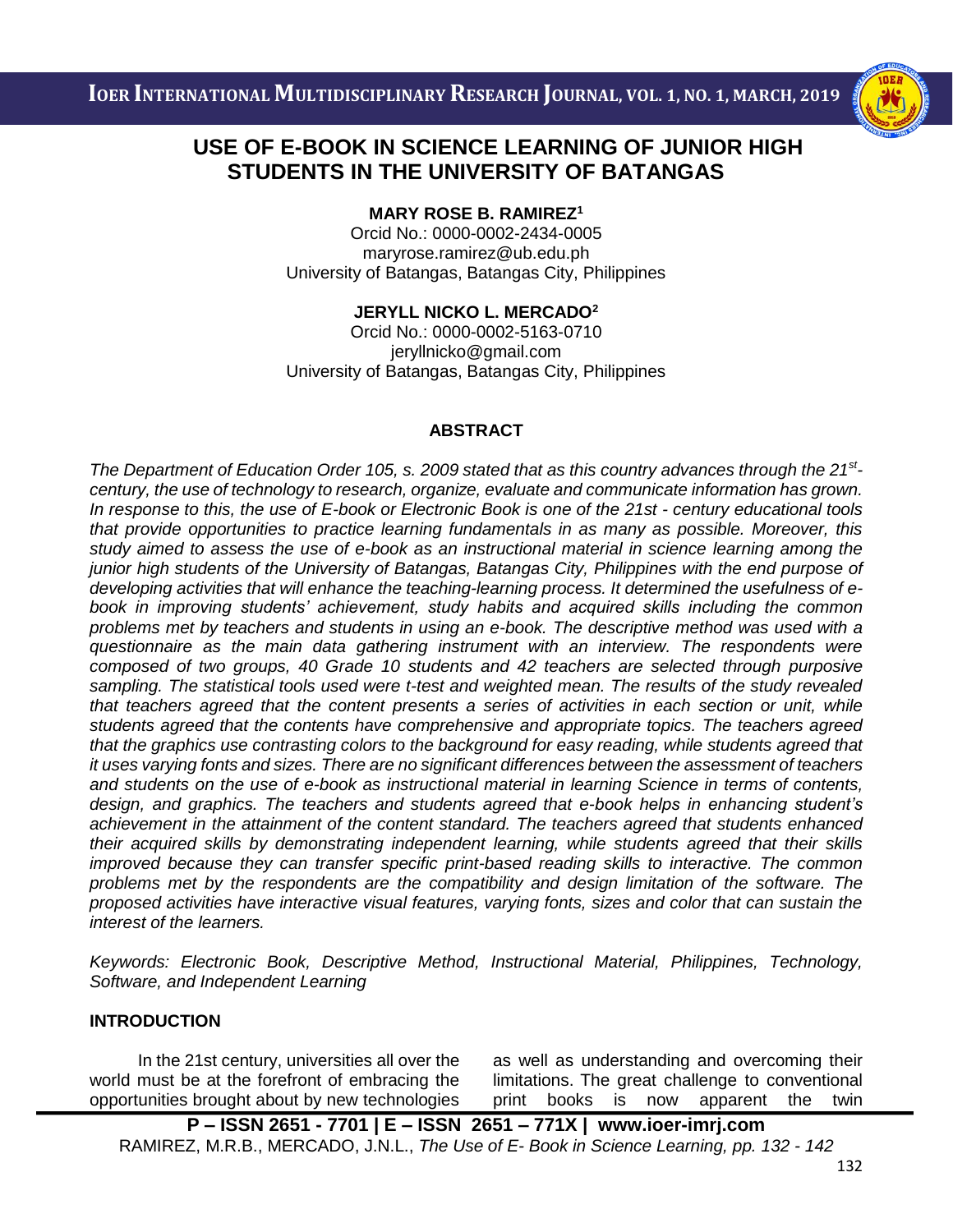i<br>I

developments of digital text and the internet have brought about significant and rapid advances in all areas of our lives. All of us are now accustomed to writing and producing our documents electronically, communicating electronically, storing and retrieving information electronically, and, increasingly, accessing it anywhere on a wide range of devices. (Atkins, 2014). The University leaders and managers concern themselves with developments that align with institutions' strategic priorities, deliver competitive advantage, improve teaching and research performance, reduce costs and enhance value for money. The use of e-books has the potential to engage with all these strategic priorities. It is taking much longer than expected to arrive at a position in which e-books have a dominant and reliable part to play in students' learning and in universities' provision of texts to support both teaching and research. (Fyfe, 2014) On the other hand, in the Philippines, the Department of Education supports the idea of using e-books in the classroom as presented in a memorandum order 105, series of 2009 which stated that as this country advances through the 21st century, the use of technology to research, organize, evaluate and communicate information has grown. This is the main reason why schools, universities and other educational institutions integrated the use of E-book as an educational tool that can provide opportunities to practice learning fundamentals in as many ways as possible. It is widely used nowadays in different schools and institutions because the lessons were installed on the computer, laptop or tablet. It is from this end that the researchers were challenged to look into the extent to utilized e-books as an alternative instructional material and to know the impact of using e-book in students' acquired skills, study habits and achievement. The researchers chose this study because they wanted to assess the effectiveness of e-book as an alternative instructional material in teaching science and its usefulness to students' achievement and progress. Moreover, the researchers want to identify the problems met by the teacher and students in using the e-book to develop activities that can be used by the teachers and can enhance science teaching. This research study is far different from the other studies because it can employ the effectiveness of using e-book in the development of science teaching and by providing alternative ways to properly utilize the use of e-book in addressing and solving issues and problems in the teaching-learning process. The findings of the study would serve as data in strengthening the science curriculum and instruction with technology integration as an innovative strategy to be employed by teachers in teaching the subject.

## **CONCEPTUAL FRAMEWORK**

The exposure to technology devices and teaching strategies play an essential role in the teaching and learning process in the academe. This can determine the performance of the students in school. In Dale's cone of learning experience theory, the technology used in instruction. These are materials where delivery of instruction can be standardized. With computer technology, instruction can be made more interesting and the length of time required for instruction can be reduced and more importantly, the quality of learning can be improved. On the other hand, the Technological Pedagogical Content Knowledge (TPACK) theory serves as a framework for the integration of technology in education and how it can structure the classrooms to provide the best educational experience for students. This theory was developed to explain the set of knowledge that teachers need to teach the students about the subject, teach effectively and use technology. Generally, these theories influenced this research study in such a way that it focuses on the use of e-book in the teaching and learning process. The researchers achieved better performance of students if students can connect and relate to the lesson presented by the teachers. Therefore, there is a need to use motivation strategies, appropriate instructional materials, and intervention activities in one specific material. Similarly, the e-book is an educational material that can offer an interactive and engaging learning experience. To strengthen the understanding of the concepts presented, the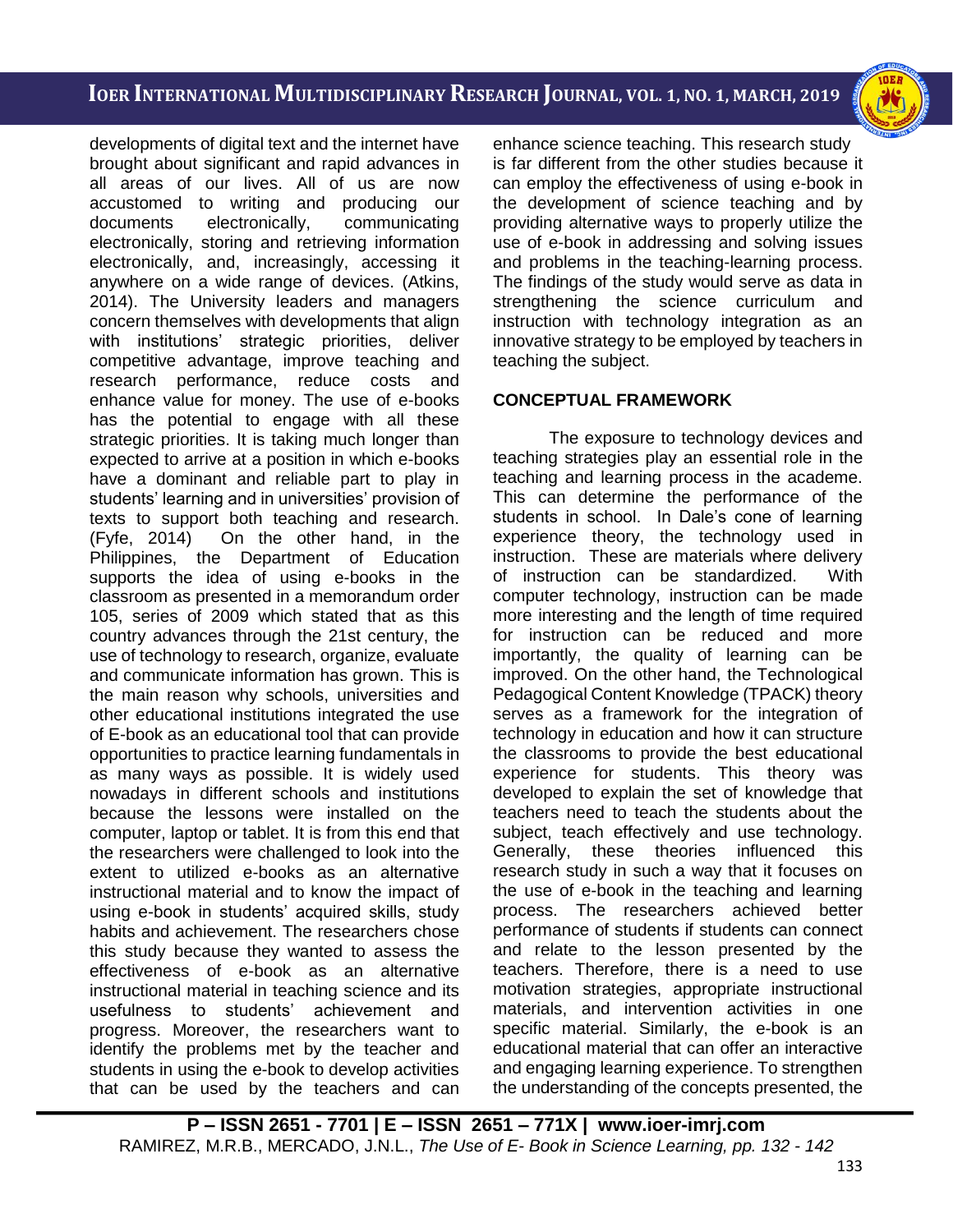i<br>I

IPO model was adopted. The conceptual model presented a conceptual framework for undertaking and improving student's performance in the classroom learning situation. The concepts mentioned above and statements served as the bases for the research paradigm as presented in Figure 1. The input variables pertained to the descriptions in e-book as an instructional material used in science learning in terms of its content, design, and graphics. It also shows the usefulness of e-book in enhancing student's achievements, study habits, and acquired skills and even the common problems met by the teacher and students in using an ebook. The process box includes the assessment tools used as the survey questionnaire to gather responses from the two sets of respondents and conducted interviews done by the researchers. The output variable shows the set of activities to be proposed to enhance science teaching.



#### **OBJECTIVES OF THE STUDY**

The purpose of this study is to assess the importance of the use of the e-book to improve the science learning of junior high school students at the University of Batangas. Specific aims included the following: (1) to assess the ebook as an instructional material in science learning concerning its content, design, and graphics. (2) to identify the significant differences in using e-book compared to the use of textbooks. (3) to determine the common problems met by teachers and students in using e-book. (4) to develop a proposed activities to enhance the use of e-book in science lessons.

#### **METHODOLOGY**

This research study utilized a descriptive research design through questionnaires as the primary data gathering technique. For this purpose, the study used interview and questionnaires administered to the respondents. The data gathered were analyzed descriptively. The findings in this study used as the basis to developed activities to enhance the use of E-book in teaching and learning. This study involved 82 respondents. In the first group, the respondents composed of 42 faculty members who are using e-book in teaching. Since the number of participating faculty members involved in the study was few and therefore manageable, total population sampling technique used in the study. The second group was composed of 40 students who are achievers or the top ten students from four sections of Grade 10 science classes from Junior High School Department in University of Batangas. This study used purposive sampling in determining students' respondents. The survey questionnaire was the primary instrument used in the gathering of the needed data administered to the students and teachers as respondents. To substantiate the data gathered, the interview was also conducted to the respondents.

## **RESULTS AND DISCUSSION**

#### **1. The Assessment of e-book as an Instructional Material**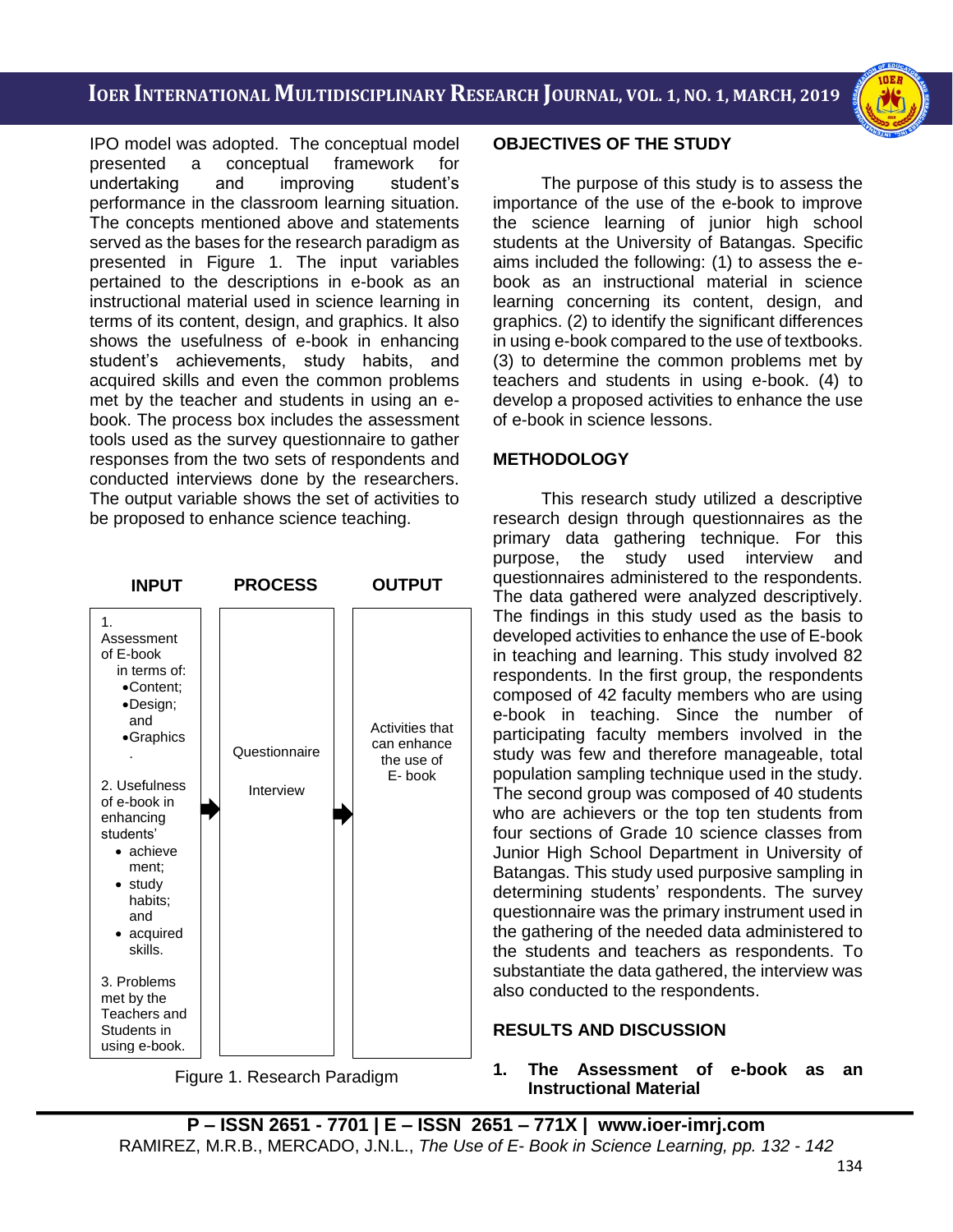i<br>I



## **1.1 Content**

The teachers agreed that e-book contents have comprehensive and appropriate topics that obtained the weighted mean of 3.40 with a verbal interpretation of agree, this indicates that the topics and lessons aligned to the curriculum easily imparted to the students. The result finds support from the study of Bitter (2010) that among the features for selecting and integrating worldwide web resources was content. The content must clearly state, can be used for various learning styles and intelligence; information must be current and accurate. The students agreed that the content of the ebook covers all the topics necessary for understanding the subject. It obtained the lowest weighted mean of 3.13 and has a verbal interpretation of agree. This implies that the e-book that is currently using by the students does not show all the topics that must be learned by the students. This result is contradicting to the idea of Francisco (2012) that the content of the instructional materials should be the anchor to the national and local standard and benchmarks of the curriculum. The content should be based on the Philippine Secondary Learning Competencies. The author cited that choosing the instructional material in teaching requires a lot of thinking and decision making and must be clearly defined for the students to grasp. To sum up, the composite mean of 3.28 for teachers while 3.31 with both verbal interpretations of agree for students indicates that they both agreed that the contents of e-book were within the criteria set for evaluating its validity. The e-book design fitted for the needs, interest, and abilities of the learners, as well as for the teachers.

# **1.2 Design**

As reflected on the table, the pages of ebook were easy to navigate as a teacher's perceived. This obtains the highest weighted mean of 3.95 with a verbal interpretation of agree. This implies that in terms of browsing the pages of an e-book, teachers did not experience difficulty on the compatibility of installed software.

Table 1. The Assessment of E-book in Terms of Design

|                                                                                                            | <b>Teachers</b> |    | <b>Students</b> |    |
|------------------------------------------------------------------------------------------------------------|-----------------|----|-----------------|----|
| <b>Items</b>                                                                                               | WМ              | VI | WМ              | VI |
|                                                                                                            |                 |    |                 |    |
| 1. Has an introduction<br>which provides the<br>learners with insights<br>of the lessons                   | 3.48            | A  | 3.28            | А  |
| 2. Contains clear and<br>comprehensive<br>summary in each<br>chapter                                       | 3.17            | A  | 3.25            | А  |
| 3. Layout is consistent<br>and<br>arranged<br>logically                                                    | 3.19            | А  | 3.23            | А  |
| 4. Non- text<br>content<br>(maps, graphs,<br>picture) are accurate<br>and well-integrated<br>into the text | 3.19            | A  | 3.13            | А  |
| 5. Easy to navigate the<br>pages                                                                           | 3.95            | А  | 2.98            | А  |
| 6. Accessible lessons<br>through<br>hyperlink<br>text in the table of<br>contents                          | 3.07            | А  | 3.08            | А  |
| 7. Contains engaging,<br>interactive<br>visuals<br>features                                                | 3.12            | А  | 3.10            | А  |
| <b>Composite Mean</b>                                                                                      | 3.17            | A  | 3.15            | A  |

This finding conforms to the idea of Bitter (2010) that the different features for selecting and integrating world-wide web resources are content and the ease of use or navigation of ebook before incorporating in the teaching and learning process. In terms of student's response, they agreed that e-book has an introduction which provides the learners with insights of the lessons that obtained the highest weighted mean of 3.28 and verbal interpretation of agree. This indicates that the introduction of every lesson was crucial in giving on the part of the student by giving them an overview of every lesson. The respondents disclosed it during the interview that teaches a lesson on the e-book to provide students a simple introduction to helps them in studying as well as some definition of terms and guide questions. To sum up, the composite mean of the response of teacher was 3.17 while for students there were 3.15 with both verbal interpretations of agree. They both decided that the design of e-book met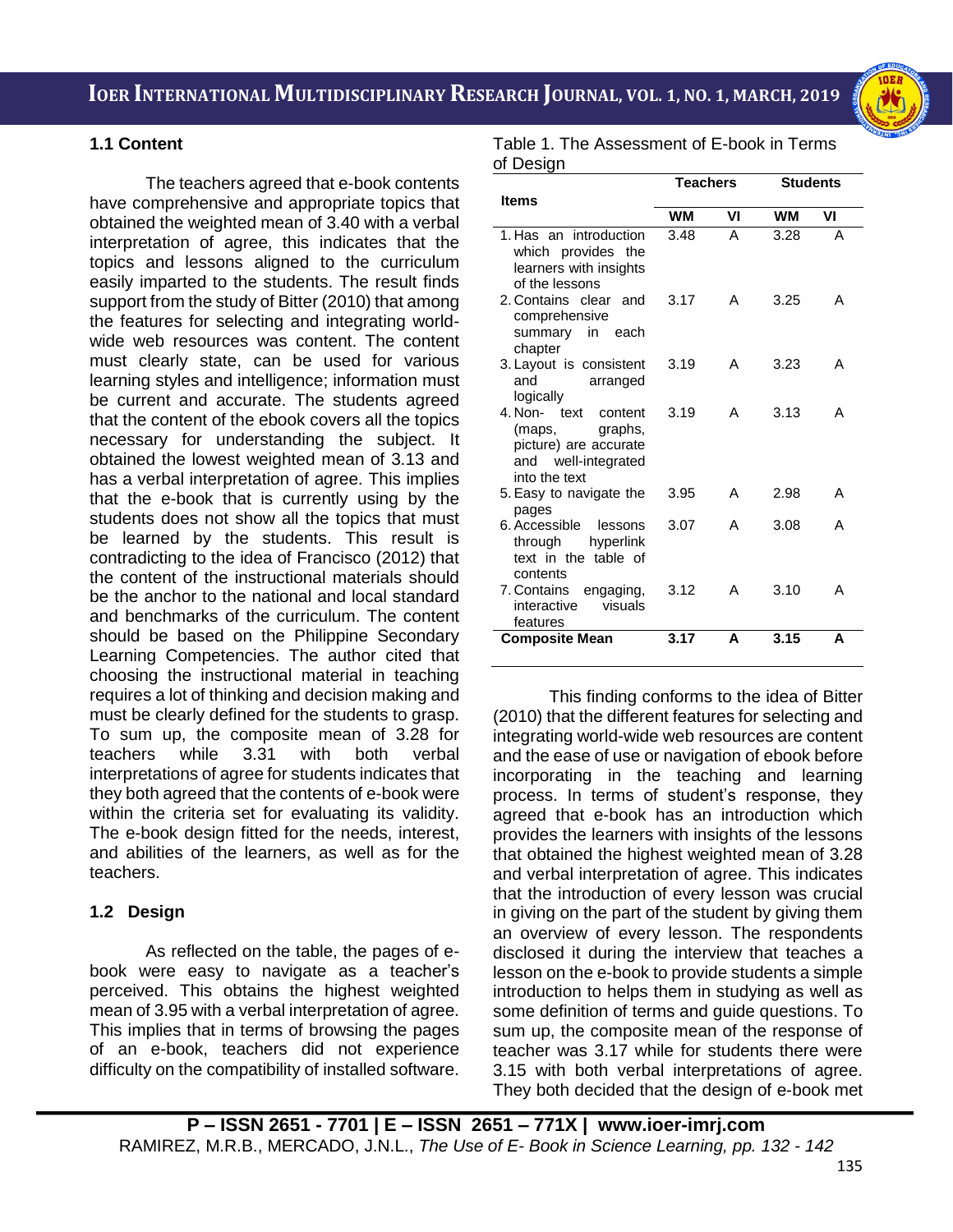i<br>I

the criteria and the presentation aligned to the interest and nature of learners to ensure the maximum participation during the teaching and learning process. These findings were similar to the statement of Guthrie and Wigfield (2008) that electronic book can appeal to multiple intelligences that contains text enhancement, such as definitions and background information while others offer illustrations that accompany the story.

# **1.3 Graphics**

Table 2. The Assessment of E-book in Terms of **Graphics** 

| <b>Items</b>                                                               | <b>Teachers</b> |    | <b>Students</b> |    |
|----------------------------------------------------------------------------|-----------------|----|-----------------|----|
|                                                                            | WМ              | VI | WМ              | VI |
| 1. Has neatly and clearly<br>printed graphics                              | 3.40            | A  | 3.35            | A  |
| 2. Sustains the attention and<br>interest of the learners.                 | 3.17            | A  | 3.18            | A  |
| 3. Appropriate for the level of<br>understanding<br>of<br>the<br>learners. | 3.26            | A  | 3.23            | А  |
| 4. Has correct flow pattern of<br>teaching-learning<br>the<br>process      | 3.31            | A  | 3.35            | A  |
| 5. Use varying fonts and<br>sizes.                                         | 3.28            | A  | 3.38            | A  |
| 6. Use contrasting colors for<br>easy reading.                             | 3.52            | SА | 3.28            | А  |
| 7. Has a format that<br>is i<br>visually appealing<br>and<br>interesting.  | 3.40            | A  | 3.35            | А  |
| <b>Composite Mean</b>                                                      | 3.35            | A  | 3.30            | A  |

Based on the table, it could be noted that the teachers indicated that the graphics of ebooks use contrasting colors for easy reading was strongly agree. These obtained the highest weighted mean of 3.52 with the verbal interpretation of agree. This implies that e-book can be used for a more extended period without straining the eyes of the readers. This result conforms to the idea of Rao (2011) that reading devices provide adjustable backlighting which enables e-book users to read comfortably in poor lighting conditions, even in bed at night. Use different fonts and sizes was agreed by the students that obtained the highest weighted mean of 3.38 with a verbal interpretation of agree. This implies that e-book has varying fonts and sizes which help students to adjust based on their

preferences. This conforms to the statement of Larson (2015) that ebook design is based on the suitability, objectivity, and usability of the learners, engaging process is fun due to ebook attractive features such as user-friendly functions, attractive graphics, enlarged text size and plug in speakers. These features would encourage student's creativity and learning autonomy. The composite mean of 3.35 with a verbal interpretation showed that the teachers were agreed in using the e-book as instructional materials in teaching Science. They know the importance of making use of varied strategies to fully attain the objectives of the lessons by using ebook. It could be individualized or web-based instruction, what is essential the pupils will master the concepts and acquire the skills. This affirms to Tejero's (2012) statement that the use of any ebook should determine the progress of every pupil influenced by their interest and learning ability.

## **2. The Differences Between the Assessments of Teachers and Students on E-book**

Table 3. The Difference Between the Assessments of the Teachers and Students on E - book

| <b>Variable</b> | to       | p-<br>value | <b>Decision</b><br>on H <sub>o</sub> | Interpretation  |
|-----------------|----------|-------------|--------------------------------------|-----------------|
| Content         | $-0.304$ | 0.762       | Do not<br>Reject                     | Not Significant |
| Design          | 0.195    | 0.846       | Do not<br>Reject                     | Not Significant |
| Graphics        | 0.483    | 0.631       | Do not<br>Reject                     | Not Significant |

As shown in Table 3, the two groups of respondents had no significant differences in their appraisal of all of the indicators on the description of e-book relative to content, design, and graphics. This inference is sustained by the computed t-scores which were lesser than the tabular score of 1.9897 which corresponding 5 degrees of freedom at 0.05 level of significance. Thus, the null hypothesis is not rejected. Simply put, the teachers and students had a varied assessment on the contents, designs, and graphics as the components for the description of the e-book. Specifically, the two groups of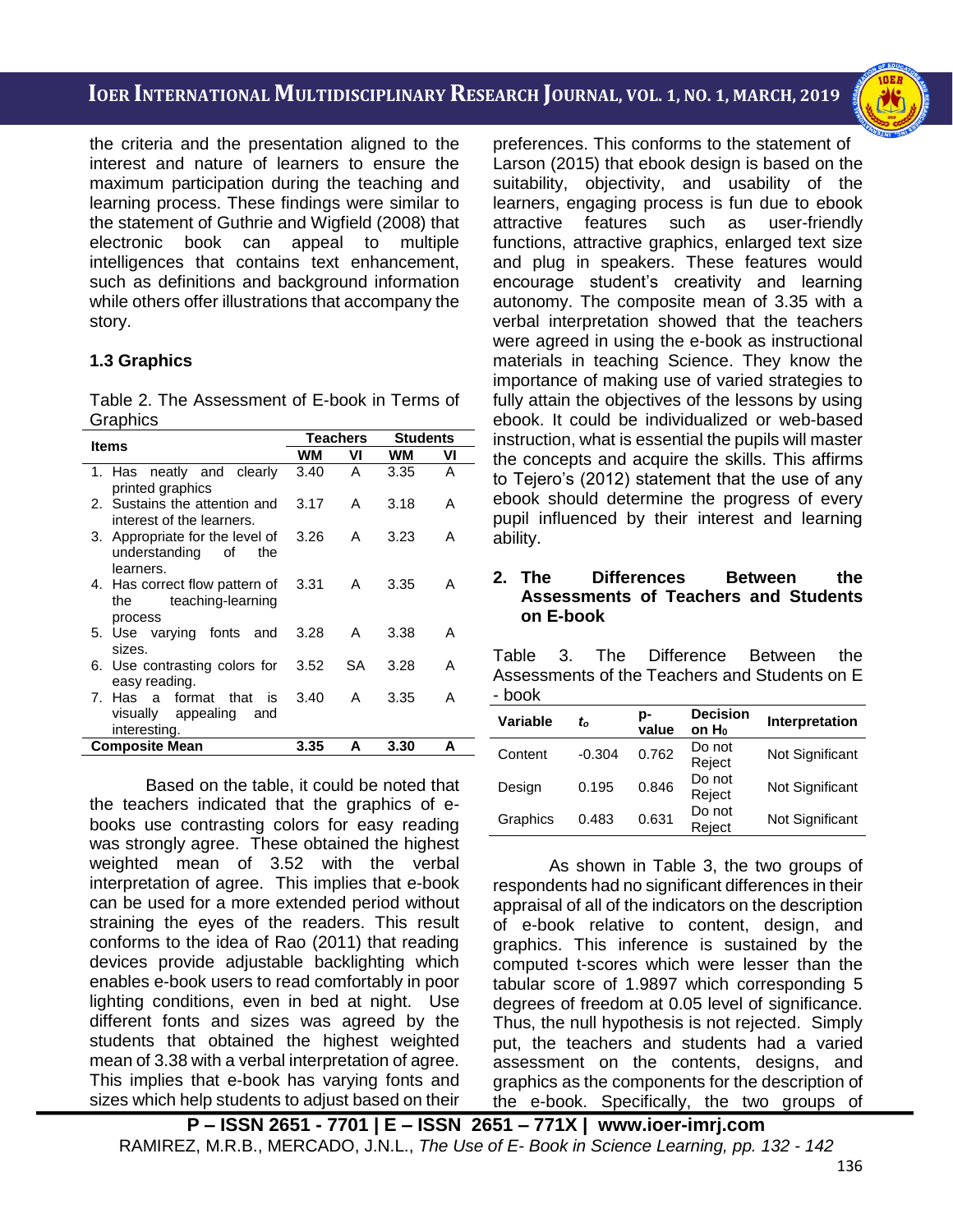i<br>I

respondents had various appraisals on the contents of e-book based from the computed tscore of -0.304 which was lesser than the tabular t-score of 1.9897 with 5 degrees of freedom at 0.05 level of significance. Thus, the result shows that the null hypothesis is not rejected. This means that the teacher and students were not one in their view regarding contents. Seemingly, the teachers knew that e-book should be used to motivate students and provide them with a nontraditional learning situation. On the other hand, the teachers probably believe that e-book is a tool to achieve the learning contents of the subject area. The respondents also had a varied assessment in the description of the e-book in teaching relative to the graphics. This result supports the tabular t-value of 0.483 which was lesser than the computed t-value of 1.9897 with 5 degrees of freedom at 0.05 significance level. This means failed to reject the null hypothesis. It means that through the observations of the teachers they perceived that the design with the use of e-book in teaching is more on the application of the pupils on the things that they have learned. This is more on the concepts and ideas that teachers had imparted to their learners. On the other hand, teachers probably believed that students will be more compassionate and will have more desirable traits and at the same time will acquire the lessons thought by the teachers. These findings conform to the idea of Anuradha and Usha (2006) that e-book is presentable enough to capture the interest and motivates of the students that can be shown in its content and design that implies in the physical traits of the ebook to be more appealing to the learners and become useful for increasing the interaction between students and teachers.

#### **3. The Usefulness of E-book in Enhancing Student's Achievement, Study Habits, and Acquired Skills**

## **3.1 Achievement**

Respondents agreed that e-book was moderately useful in the attainment of contents standard that obtained the highest weighted mean of 3.29 and 3.40 with the verbal interpretation of moderately useful. This implies that both respondents believed that e-book helps in attaining the necessary knowledge and skills that the students need that can contribute to the wellness of the students. This result similar to the idea of Tejero (2012) that individualized instructions required especially prepared instructional and test materials, those materials are arranged in units so that the students can master the content with minimum help from the teacher. The lowest weighted mean of 2.83 with the verbal interpretation of moderately useful, the e-book was also moderately useful in making students more focus and concentration in studying. This implies that although e-book helps in studying, still some factors may affect the concentration of students while using the ebook. According to the student's response, e-book increases the chances of success in passing the exams and quizzes was moderately useful with a lowest weighted mean of 3.08 with the verbal interpretation of moderately useful. This implies that although ebook may help students to increases the chances of passing to teacher's evaluation, this might be depending on the effort of the students to study the lessons. This result was similar to the idea of Ferguson (2011) that performance was the level of the individual's work achievement that comes only after students had been exerted efforts. It depends not only on the amount of effort used but also on the individual's abilities and role perceptions. The statement "a student who uses an excellent amount of effort but has little knowledge of what inaccurately assessed may perform poorly" has composite means of 3.14 and 3.25 with both verbal interpretations of moderately useful indicated that teachers and students agreed that ebook was moderately useful in enhancing student's achievement. The respondents noted that they must know when and how to use technology to advance the purposes of education. The data conform to the study of Doyle (2010) that technological advances, scientific researches, and discoveries are essential to the students to cope with the rapid development in science. To improve the achievement of the students, teachers must use effective methods, strategies,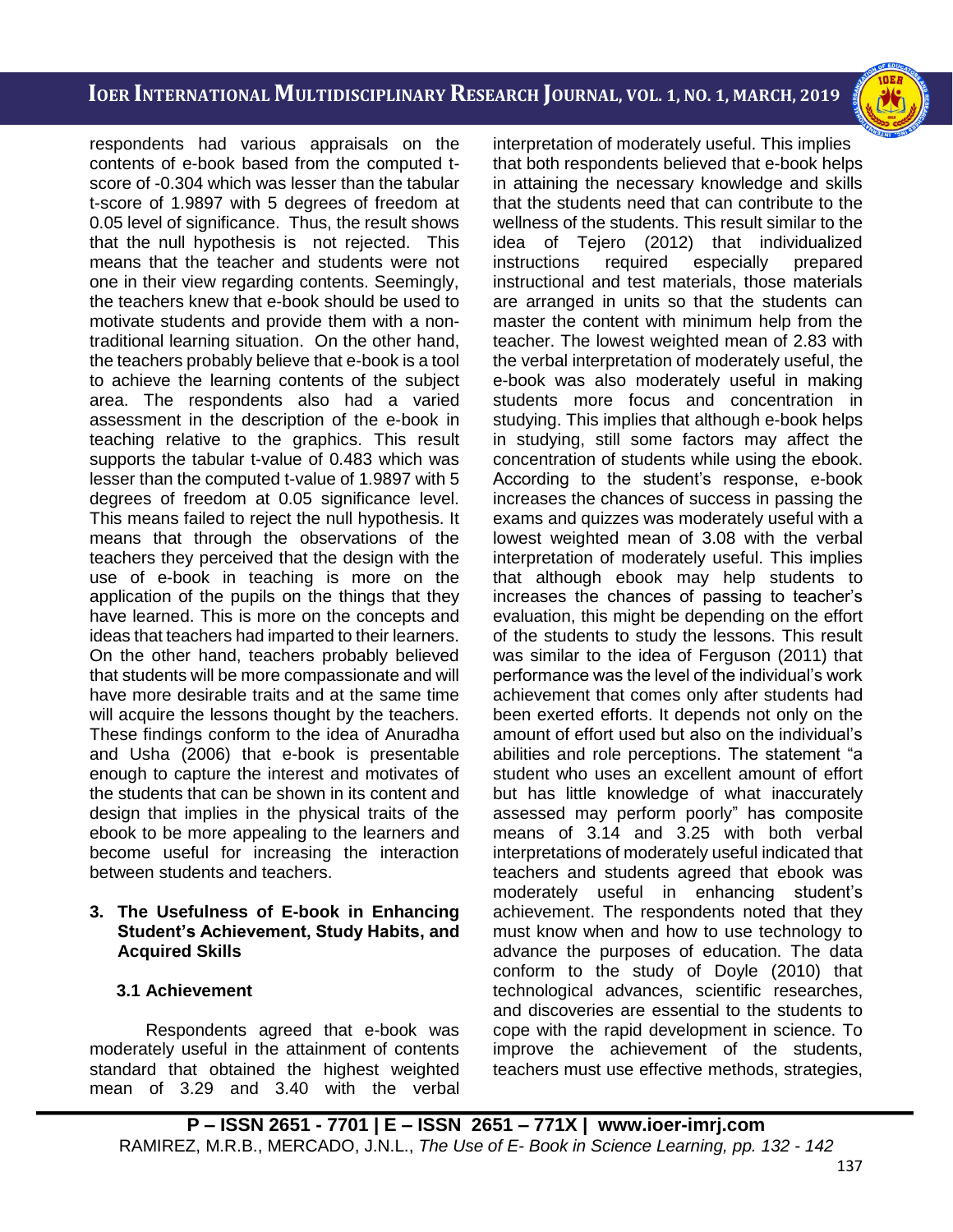i<br>I



and approaches to facilitate the teaching-learning process.

## **3.2. Study Habits**

Table 4. The Usefulness of e-book in Enhancing Student Study Habits

| Items                                                 | Teachers  |           | <b>Students</b> |           |
|-------------------------------------------------------|-----------|-----------|-----------------|-----------|
|                                                       | <b>WM</b> | VI        | <b>WM</b>       | VI        |
| 1. Establishes good mood                              |           |           |                 |           |
| of studying lesson with                               |           |           |                 |           |
| the<br>help<br>of<br>good                             | 3.05      | MU        | 3.15            | <b>MU</b> |
| graphics and design of<br>ebook                       |           |           |                 |           |
| 2. Makes studying much                                |           |           |                 |           |
| interesting<br>more                                   |           |           |                 |           |
| through                                               | 3.12      | MU        | 3.13            | MU        |
| engaging,<br>interactive                              |           |           |                 |           |
| visual features                                       |           |           |                 |           |
| 3.Cope<br>easily<br>in<br>the                         |           |           |                 |           |
| lesson through properly                               | 3.19      | MU        | 3.23            | MU        |
| sequence topic                                        |           |           |                 |           |
| 4. Manages the place in<br>studying the lessons       |           |           |                 |           |
| due to the accessibility                              | 3.19      | MU        | 3.45            | MU        |
| materials<br>study<br>to                              |           |           |                 |           |
| anywhere                                              |           |           |                 |           |
| 5. Uses free time to study                            |           |           |                 |           |
| of<br>the<br>because                                  | 3.21      | MU        | 3.13            | MU        |
| availability of Learning                              |           |           |                 |           |
| resources anytime                                     |           |           |                 |           |
| 6. Review<br>previous                                 |           |           |                 |           |
| learning<br>before<br>new<br>lessons are introduced   | 3.14      | MU        | 3.20            | MU        |
| 7. Finish the assignments                             |           |           |                 |           |
| on time through                                       |           |           |                 |           |
| comprehensive<br>and                                  | 3.07      | MU        | 3.15            | MU        |
| appropriate topics                                    |           |           |                 |           |
| <b>8.</b> Provides the ability to                     |           |           |                 |           |
| search<br>for<br>word<br>or                           |           |           |                 |           |
| that<br>phrase<br>can<br>be                           | 3.17      | MU        | 3.23            | MU        |
| in<br>used<br>studying                                |           |           |                 |           |
| through hyperlink text                                |           |           |                 |           |
| 9. Engrosses<br>student's<br>willingness to study the |           |           |                 |           |
| lesson due to visually                                | 3.07      | MU        | 3.28            | MU        |
| appealing<br>and                                      |           |           |                 |           |
| interesting format                                    |           |           |                 |           |
| 10. Inspires in studying                              |           |           |                 |           |
| the lesson with the help                              | 3.12      | MU        | 3.28            | MU        |
| of videos                                             |           |           |                 |           |
| <b>Composite Mean</b>                                 | 3.13      | <b>MU</b> | 3.22            | <b>MU</b> |

As assessed by the teacher respondents' e-book was moderately useful in the use of free time to study because of the availability of learning resources. This obtained the highest weighted mean of 3.21 with the verbal interpretation of moderately useful. This indicates that students can study their lessons anytime because it is always available. This result conforms to the idea of Rao (2011) that e-books which are available online can be accessed 24/7. Also, more than one person may be able to access the same ebook at a time. Teachers agreed that e-book establishes the good mood of studying lesson with the help of good graphics and design was moderately useful and obtained the lowest weighted mean of 3.05 with the verbal interpretation of moderately useful. This implies that although e-book has some features, still it was not enough for the students to clench more in studying. The result was similar to the statement of Ingraham and Bradburn (2012) that e-book is merely an electronic book that serves the same purpose as a conventional printed book and may also share some of the looks and feel of a printed book. E-books may be enhanced with other electronic features such as embedded hyperlinks, bookmarks, annotation, text searching, and linking of the complex multimedia object may also be of great assistance for those with disabilities. The composite means of 3.13 and 3.22 with the verbal interpretation of moderately useful indicated that teachers and students considered e-book as moderately useful in enhancing students study habits. This helped the students develop good study habit, increase their reading habits and makes them read more books. Therefore, it is vital that the use of e-books should be encouraged students to help them develop good study habits and also to ensure lifelong learning. This finding conforms with the idea of Doiron (2011) that many youths are home with technologies, they adopt it as a way of life encouraging them to use ebooks will enhance their reading habits since they can download and read at their own pace.

## **3.3 Acquired Skills**

Similarly, the e-book was moderately useful in investigating and search of information needed for the lesson and enhances comprehension through scaffolding experience with targeted strategy as revealed by teacher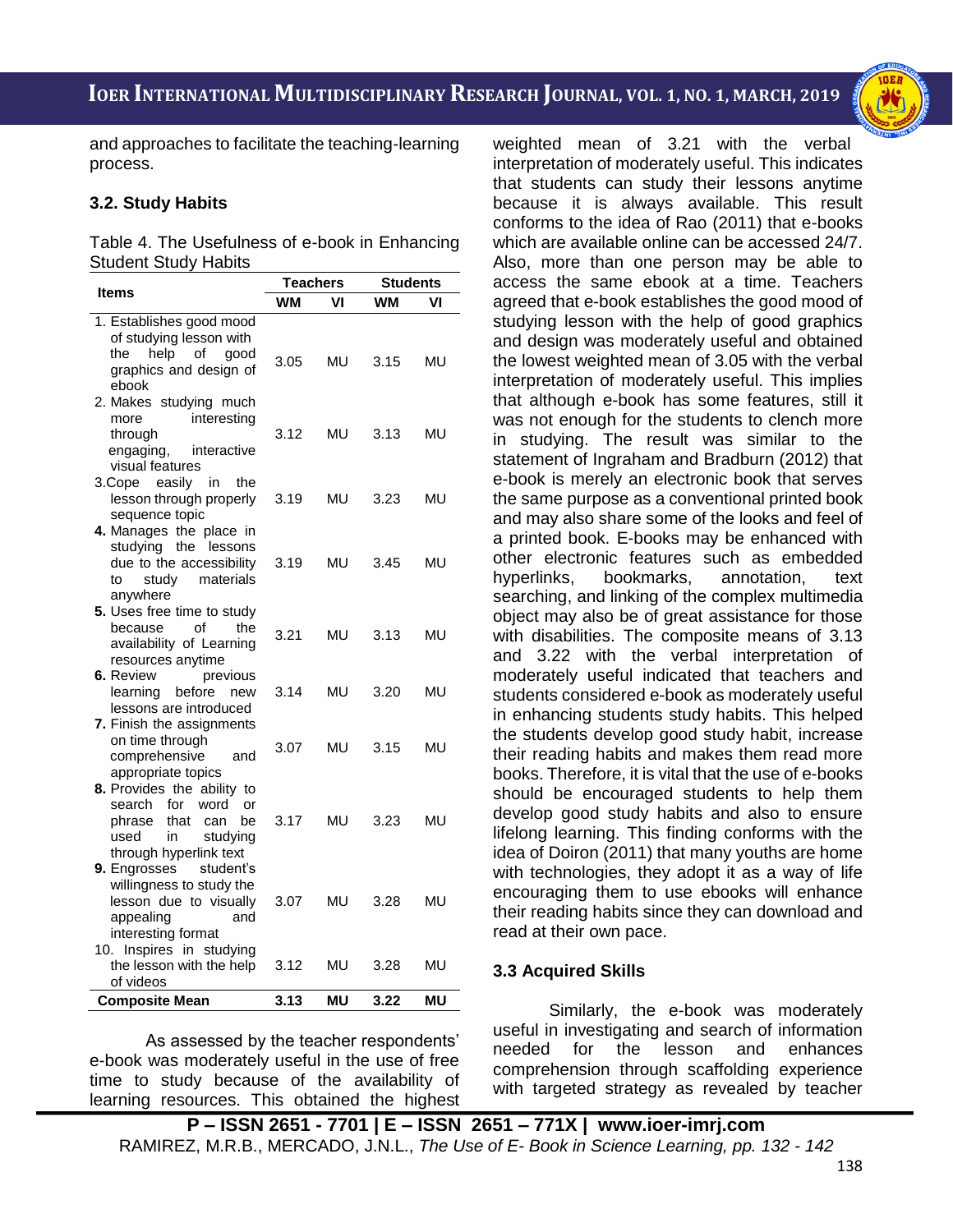i<br>I

respondents. This obtained a weighted mean of 3.29 with the verbal interpretation of moderately useful. This implies that according to the view of teachers, students gain the skills of researching the information they needed for their study. This result conforms to the idea of Moody (2010) that the digital scaffolds found in e-books provide additional opportunities for independent practice and interaction of a text, available even when an adult is not present. On the part of the responses of student respondents, they rated that e-book can transfer specific print-based reading skills to interactive was moderately useful. This obtained the highest weighted mean of 3.43 with the verbal interpretation of moderately useful. This may be attributed to the fact that the most important tool used to transfer knowledge and assess information and academic educational program is with the help of ebook. The students can share the information they gained into actions. This result supports the idea of Otanes (2013) that instructional materials answer the needs of the student's for realistic communication with others. These principles are based on the students' interest and needs for them to be able to think, interact, predict, interpret, analyze, and decide, from facts and not on mere opinions. Students agreed that e-book was moderately useful in strengthening verbal and written communications. To sum up, the composite mean of 3.18 and 3.28 with verbal interpretation of moderately useful revealed that ebook is moderately useful in helping the students to acquire some skills needed in the teachinglearning process. Through e-book, teachers were able to assess the individual performance of pupils in their class. The findings conform to the idea of Chau (2011) that e-book developed from constructivist principles should be appropriate, interactive, project-based and collaborative while providing students with many options or control over their learning.

## **4. The Common Problems met by the Respondents in Using E-book**

As manifested in the table, teachers and students agreed that compatibility and design limitation of software was the most frequent problems met in using ebook. This was justified by the highest weighted mean of 3.27 with the verbal interpretation of agree. This is an indication that some of the software of the gadget own by the students is not compatible with the software of e-book. The respondents revealed during the informal interview that they experienced technical problems regarding the downloaded e-book. However, not clear graphics with the lowest weighted mean of 2.85 with the verbal interpretation of the agreement was agreed to be the least problem meet by the respondents. This implies that the e-book that the respondents have a clear and good graphics. These findings conform to the idea of Larson (2015) that e-book has attractive features such as friendly functions and attractive graphics that makes it fun to use in studying. The composite mean of 3.11 with the verbal interpretation of agree revealed that the teachers agreed to all the problems met in the use of e-book as instructional materials. This implies that the teachers have always encountered problems in using the e-book because of lack of time in preparing instructional materials utilizing e-book. This finding supported the statement of Tezci (2011) that teachers should learn not only to know how to use technology to enhance traditional teaching or increase productivity but also should learn from a student-centered perspective how ICT can be integrated into classroom activities to promote student learning.

## **5. The Proposed Activities to Enhance the Use of the e-book in Teaching Science Lessons**

The designed activities focused on enhancing the use of e-book in teaching science. Primarily, it was intended to help the teachers in Junior High School to make the discussion more interesting and informative. Also, the researchers considered some of the findings to the study such as lack of design, not visually appealing to students and insufficient activities in every lesson. The contents of the activities provide available materials within the e-books that were presented in each section or unit of the topic. It also enhances the higher cognitive skills of the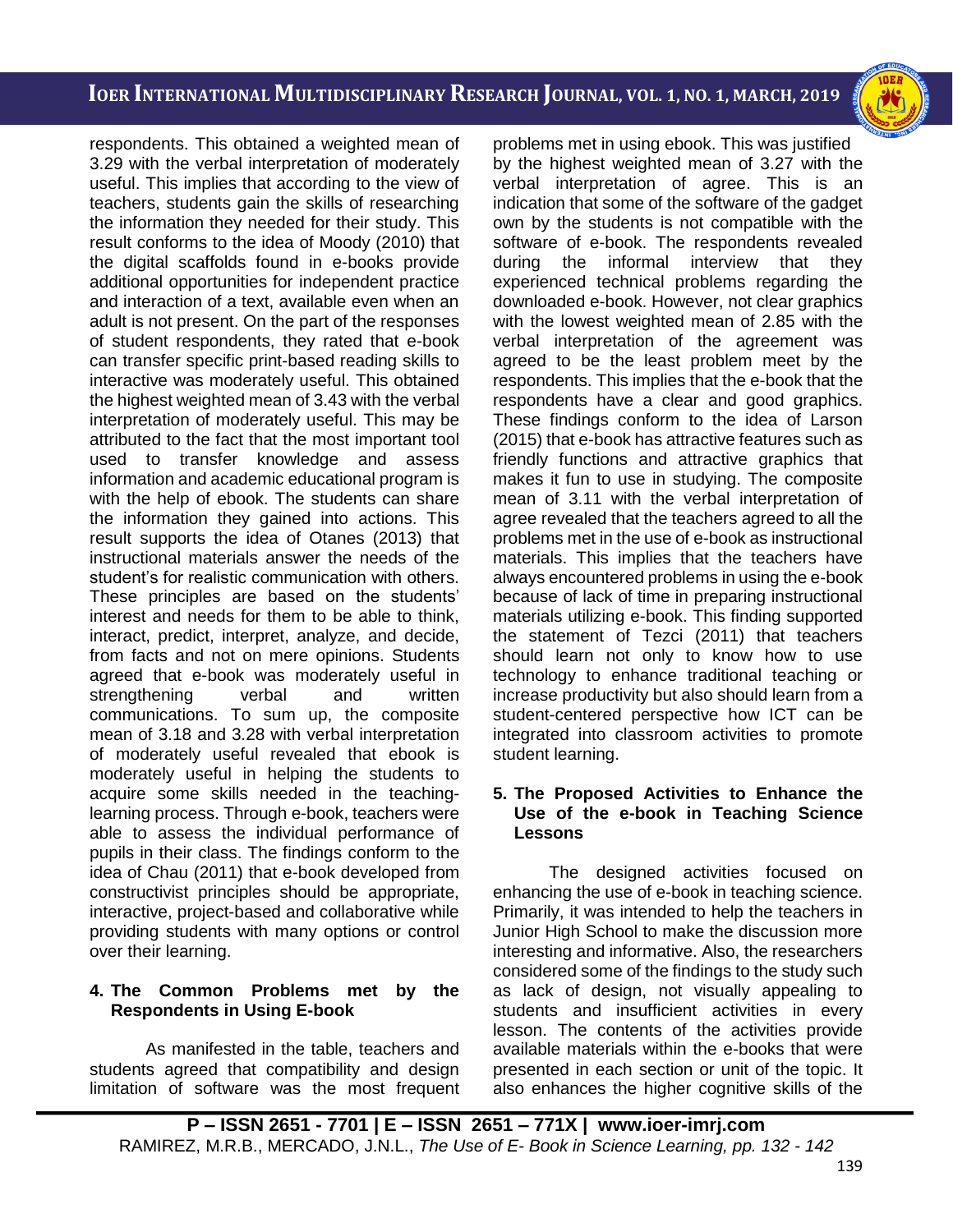i<br>I



students by thinking critically on how to make the output of the activities presentable. Students can also use different fonts, sizes, and pictures as preferred by the students. In line with the findings, the researcher designed diversified learning activities which can provide instant feedback to encourage students to participate actively during the learning processed to help master the skills and methods of collaborative learning. The diversified teaching activities such as comparing, doing puzzles, discovery, and presenting, which included assisting students in enhancing their interest in education, stimulating their thinking and reinforcing the effectiveness of teaching. The proposed activity is meaningful and ensures student development and advancement through the unit. Activities are built on previous activities and not repetitive; they enable students to engage with and develop their skills, knowledge, and understandings in different ways. Moreover activities engage students in active, constructive, intentional, authentic, and cooperative ways. Each activity has engaging, interactive features that the teachers to sustain the attention and interest of the students. The prepared activities covered all the topics necessary to understand the different lessons in Grade 10 science.

# **CONCLUSIONS**

Based on the findings of the study, the following conclusions were drawn:

- 1. Teachers and students agreed that e-book has a series of activities with comprehensive content and appropriate design and graphics for easy reading and navigation.
- 2. There are no significant differences between the assessment of teachers and students on the e-book as instructional materials in learning Science in terms of contents, design, and graphics.
- 3. Teachers and students agreed that e-book helps in enhancing student's achievement, study habits, and skills due to accessibility and interactive nature by improving the attainment of contents standard.
- 4. The common problems met by teachers and students in using e-book are compatibility and design limitation of the software.
- 5. The proposed activities have engaging and interactive visual features to help the students to master the skills and methods of collaborative learning.

## **RECOMMENDATIONS**

In light of the findings and conclusions from this study, the following recommendations were endorsed.

- 1. The proposed activities may be presented to the Supervisor and Head of Science Department for their suggestions and comments after which they may be tried for the implementation by Science teachers.
- 2. The teachers handling Science may participate in ICT training to enhance their skills in using technology in classroom teaching.
- 3. There must be compatibility between the gadgets where the e-books will be installed with the e-book software.
- 4. Similar studies may be conducted regarding supplementary activities to validate the findings of the study further

# **REFERENCES**

- Anuradha, K. T. and Usha, H. S. (2006) *Use of e-books in an academic and research environment: a case study from the Indian Institute of Science*, Retrieved from [www.semanticscholar.org/paper/Use-of-e](http://www.semanticscholar.org/paper/Use-of-e-books-in-an-academic-and-research-A-case-)[books-in-an-academic-and-research-A-case-](http://www.semanticscholar.org/paper/Use-of-e-books-in-an-academic-and-research-A-case-)Anuradha-Usha/a8f1d7b48f7c29946602d42ba75f226f7 5a955cb?navId=references
- Atkins, M. 2014. Foreword. In: Woodward, H. (ed.) *Ebooks in Education: Realising the Visio*n. Pp. v- vi. London: Ubiquity Press. DOI: http://dx.doi.org/10.5334/bal.for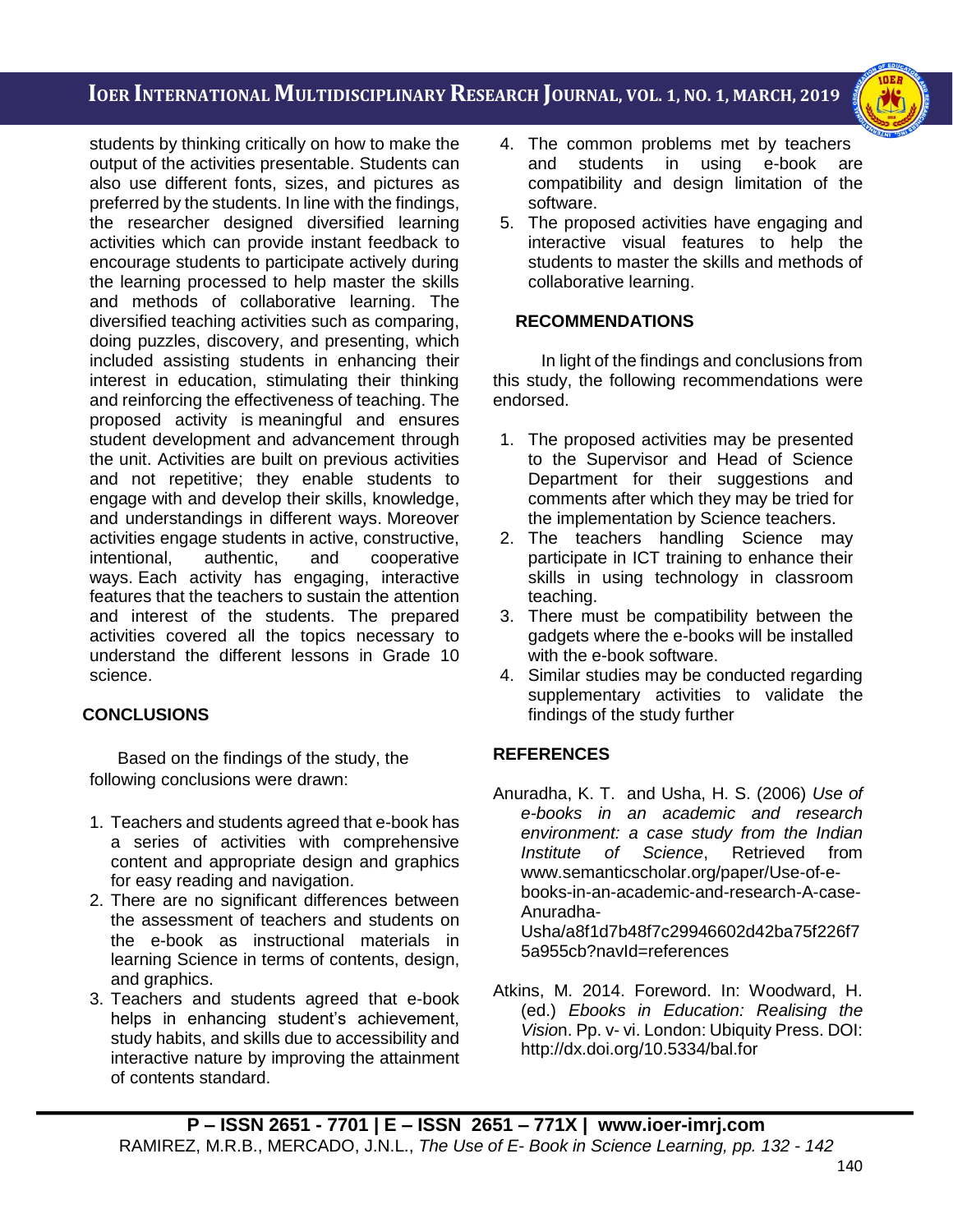i<br>I



- Bitter, G.G. & Legacy, J.M. (2006).*Using technology in the classroom.* (6<sup>th</sup> ed.) Boston Pearson Education
- Chau, M. (2008). *The effects of electronic books designed for children in education.* Scroll: Essays on the design of electronic text, 1:1. Retrieved from [http://fdt.library.utoronto.ca/index.php/fdt/arti](http://fdt.library.utoronto.ca/index.php/fdt/article/viewArticle/4904/1762) [cle/viewArticle/4904/1762](http://fdt.library.utoronto.ca/index.php/fdt/article/viewArticle/4904/1762)
- Davis, B. and Summers, Michelle (2014). Applying Dale's Cone of Experience to Increase Learning and Retention: A Study of Study Learning in a Foundational Leadership Course. Engineering
- Leaders Conference 2014. Retrieved from: www.qscience.com/doi/pdf/10.5339/qproc.20 15.elc2014.6
- *DepEd Order 105, s. 2009.* Launching the DepEd Internet Connectivity Project and Directing all Public High School to Subscribe to Internet Connectivity Services. Retrieved from: www.deped.gov.ph/2009/10/13/d0-105-s-2009-guidelines-in-managing-the-properuse-of-

internet-services-in-all-administrative-officesand-school/

- Doiron, R. (2011). *Using E-Books and E-Readers to Promote Reading in School Libraries: Lessons*  from the Field. Retrieved from [https://www.ifla.org/past-wlic/2011/143](https://www.ifla.org/past-wlic/2011/143-doiron-en.pdf) [doiron-en.pdf](https://www.ifla.org/past-wlic/2011/143-doiron-en.pdf)
- Doyle T. (2010). *New Faculty of Professional Development Planning and Ideal Program Still water*, Ok: New Forums Press.
- Ferguson, P. (2009). *Student perceptions of quality feedback in teacher education*. Retrieved from the from [https://www.tandfonline.com/doi/abs/10.1080](https://www.tandfonline.com/doi/abs/10.1080/02602930903197883) [/02602930903197883](https://www.tandfonline.com/doi/abs/10.1080/02602930903197883)
- Francisco, Veronica F. (2012). The Strengthening of Science and Technology: An Imperative Need, *Philippine Journal of Education*, Vol.LXXXIII, No.1.
- Fyfe, C. 2014. Ebooks in higher education: a strategic priority? In: Woodward, H. (ed.) Ebooks in Education: Realising the Vision. Pp. 1–7. London: Ubiquity Press. DOI: http://dx.doi.org/10.5334/bal.a
- Grignano, D. (2005). 12 Tips for Launching a Wireless Laptop Program, *Journal for Technology and Learning* Vol. 25 No. 25 USA, 2005
- Guthrie, J. T., Wigfield, A., & You, W. (2012). Instructional Contexts for Engagement and Achievement in Reading. *Handbook of Research on Student Engagement*, 601-634. doi:10.1007/978-1-4614-2018-7\_29
- Ingraham, B. and Bradburn, E. (2003). *"Sit Back and Relax: Issues in Readability and Accessibility for Electronic Books"*. Available at:http://readability.tees.ac.uk/Techdis%20re port.htm.
- Larson, L. (2015). *The Learning Potential of e-Books.* Vol. 72, No. 8 Teaching with Mobile Tech, pp. 42-46. Retrieved from: www.acsd.org/publications/educational\_lead ership/may15/vol72/numb08/the\_learning\_p otential\_of\_e-books.aspx
- Moody, A. K. (2010). Using Electronic Books in the Classroom to Enhance Emergent Literacy Skills in Young Children. *Journal of Literacy and Technology* Retrieved from http://www.pathstoliteracy.org/sites/pathstoli teracy.perkinsdev1.org/files/uploadedfiles/JLT\_V11\_4\_2\_Moody.pdf
- Otanes, R. S. (2013).*The Use of Instructional Aids*, Manila National Bookstore Inc.
- Rao, A. S. (2011). Next Wave of Technology Partnering. *SSRN Electronic Journal*. doi:10.2139/ssrn.1926148